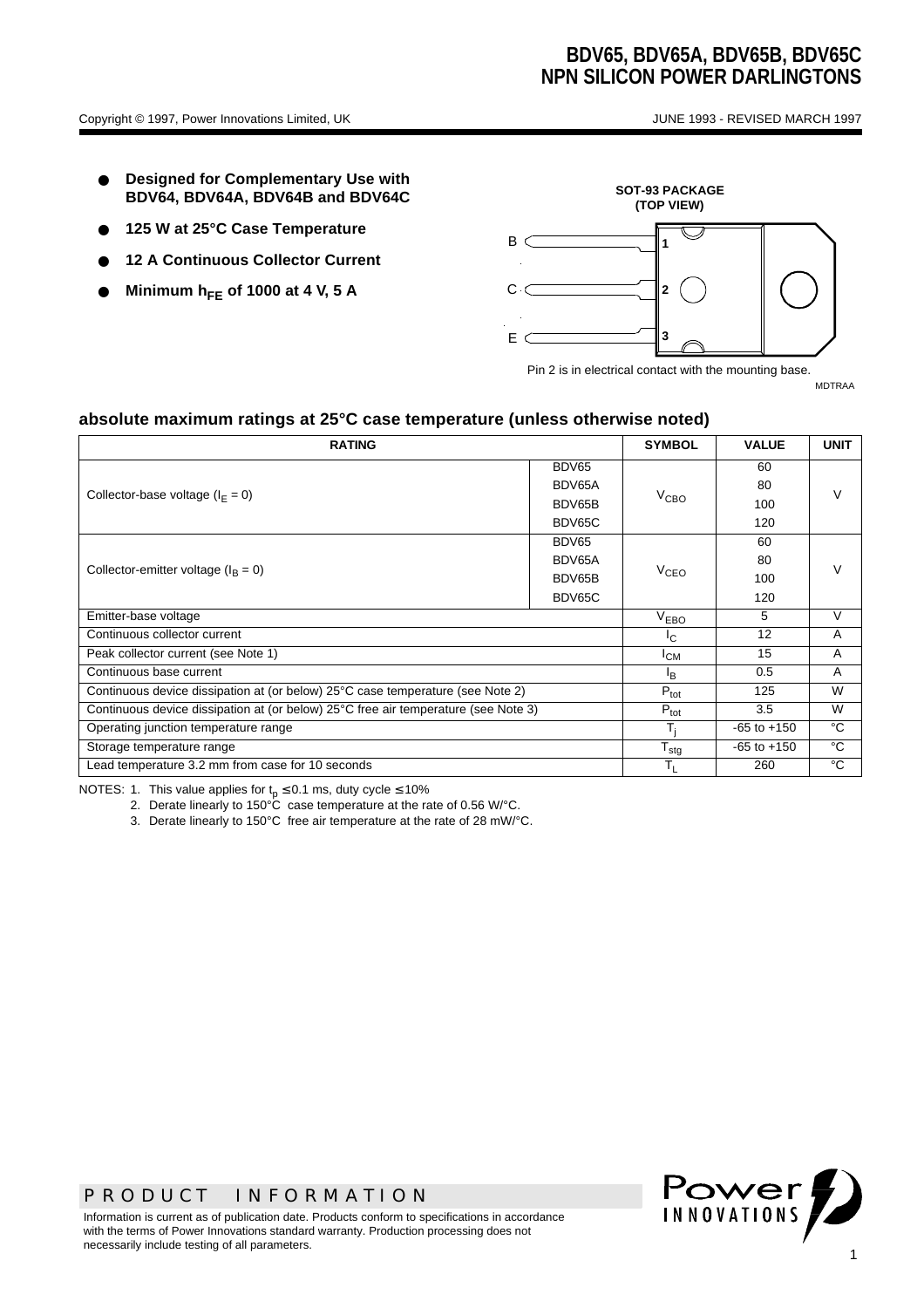JUNE 1993 - REVISED MARCH 1997

#### **electrical characteristics at 25°C case temperature (unless otherwise noted)**

| <b>TEST CONDITIONS</b><br><b>PARAMETER</b> |                                         |                            | <b>MIN</b>      | <b>TYP</b>             | <b>MAX</b>      | <b>UNIT</b> |  |                |        |
|--------------------------------------------|-----------------------------------------|----------------------------|-----------------|------------------------|-----------------|-------------|--|----------------|--------|
| $V_{(BR)CEO}$                              | Collector-emitter<br>breakdown voltage  | $I_C = 30 \text{ mA}$      | $I_{\rm B} = 0$ | (see Note 4)           | BDV65<br>BDV65A | 60<br>80    |  |                |        |
|                                            |                                         |                            |                 |                        | BDV65B          | 100         |  |                | $\vee$ |
|                                            |                                         |                            |                 |                        | BDV65C          | 120         |  |                |        |
| $I_{CEO}$                                  | Collector-emitter<br>cut-off current    | $V_{CB} = 30 V$            | $I_B = 0$       |                        | BDV65           |             |  | 2              |        |
|                                            |                                         | $V_{CB} = 40 V$            | $I_B = 0$       |                        | BDV65A          |             |  | $\overline{2}$ | mA     |
|                                            |                                         | $V_{CB} = 50 V$            | $I_B = 0$       |                        | BDV65B          |             |  | $\overline{2}$ |        |
|                                            |                                         | $V_{CB} = 60 V$            | $I_B = 0$       |                        | BDV65C          |             |  | $\overline{2}$ |        |
| I <sub>CBO</sub>                           | Collector cut-off<br>current            | $V_{CB} = 60 V$            | $I_E = 0$       |                        | BDV65           |             |  | 0.4            |        |
|                                            |                                         | $V_{CB} = 80 V$            | $I_E = 0$       |                        | BDV65A          |             |  | 0.4            |        |
|                                            |                                         | $V_{CB} = 100 V$           | $I_E = 0$       |                        | BDV65B          |             |  | 0.4            | mA     |
|                                            |                                         | $V_{CB} = 120 V$           | $I_{E} = 0$     |                        | BDV65C          |             |  | 0.4            |        |
|                                            |                                         | $V_{CB} = 30 V$            | $I_F = 0$       | $T_C = 150^{\circ}C$   | BDV65           |             |  | $\overline{2}$ |        |
|                                            |                                         | $V_{CB} = 40 V$            | $I_E = 0$       | $T_C = 150^{\circ}C$   | BDV65A          |             |  | $\overline{2}$ |        |
|                                            |                                         | $V_{CB} = 50 V$            | $I_F = 0$       | $T_{C}$ = 150°C        | BDV65B          |             |  | $\overline{2}$ |        |
|                                            |                                         | $V_{CB} = 60 V$            | $I_{E} = 0$     | $T_{C} = 150^{\circ}C$ | BDV65C          |             |  | $\overline{2}$ |        |
| <b>IEBO</b>                                | Emitter cut-off<br>current              | $V_{FB} = 5 V$             | $I_{C} = 0$     |                        |                 |             |  | 5              | mA     |
| $h_{FE}$                                   | Forward current<br>transfer ratio       | $V_{CE} = 4 V$             | $I_C = 5 A$     | (see Notes 4 and 5)    |                 | 1000        |  |                |        |
| $V_{CE(sat)}$                              | Collector-emitter<br>saturation voltage | $I_R = 20 \text{ mA}$      | $I_C = 5 A$     | (see Notes 4 and 5)    |                 |             |  | $\overline{2}$ | $\vee$ |
| $V_{BF}$                                   | Base-emitter<br>voltage                 | $V_{CF} = 4 V$ $I_C = 5 A$ |                 | (see Notes 4 and 5)    |                 |             |  | 2.5            | $\vee$ |
| $V_{EC}$                                   | Parallel diode<br>forward voltage       | 10 A<br>$I_F =$            | $I_R = 0$       | (see Notes 4 and 5)    |                 |             |  | 3.5            | V      |

NOTES: 4. These parameters must be measured using pulse techniques,  ${\rm t_p}$  = 300 µs, duty cycle ≤ 2%.

5. These parameters must be measured using voltage-sensing contacts, separate from the current carrying contacts.

### **thermal characteristics**

| <b>PARAMETER</b>          |                                         | <b>MIN</b> | TVD | <b>MAX</b>   | <b>UNIT</b> |
|---------------------------|-----------------------------------------|------------|-----|--------------|-------------|
| Ւ⊕JC                      | Junction to case thermal resistance     |            |     |              | °C/W        |
| $\mathsf{R}_\mathsf{0JA}$ | Junction to free air thermal resistance |            |     | 25 7<br>JJ.1 | °C/W        |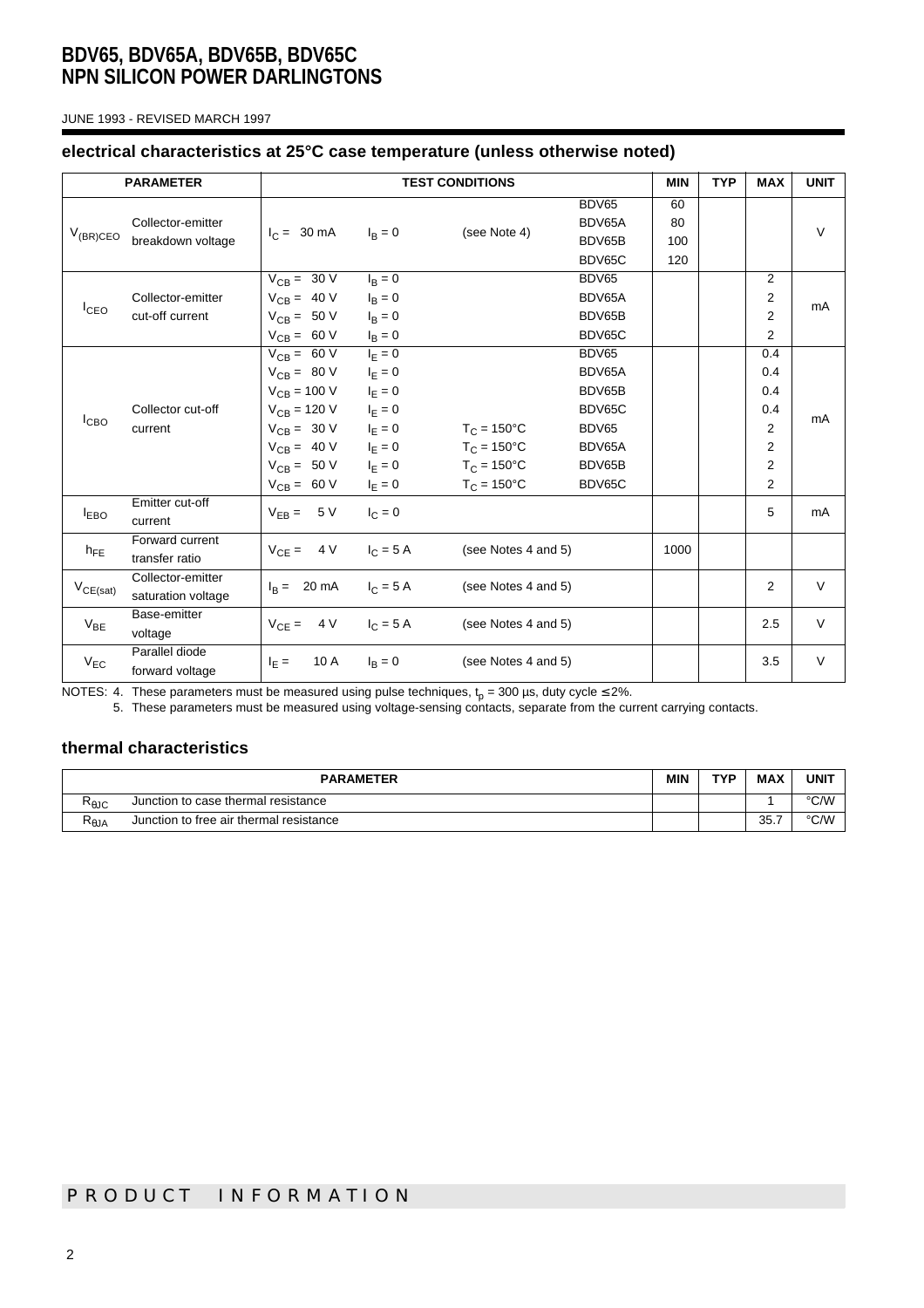JUNE 1993 - REVISED MARCH 1997



#### **TYPICAL CHARACTERISTICS**

**BASE-EMITTER SATURATION VOLTAGE vs COLLECTOR CURRENT** TCS140AF **3·0 = -40°C**  $\mathbf{T}_c$ V<sub>BE(sat)</sub> - Base-Emitter Saturation Voltage - V **VBE(sat) - Base-Emitter Saturation Voltage - V TC = 25°C 2·5 = 100°C TC 2·0** TI **1·5 1·0 0·5**  $\mathbf{l}_{\mathbf{B}}$  **= I<sup>C</sup> / 100 = 300 µs, duty cycle < 2% tp**  $1 - 1 - 1$ 0<br>0.5 **0·5 1·0 10 20 IC - Collector Current - A**



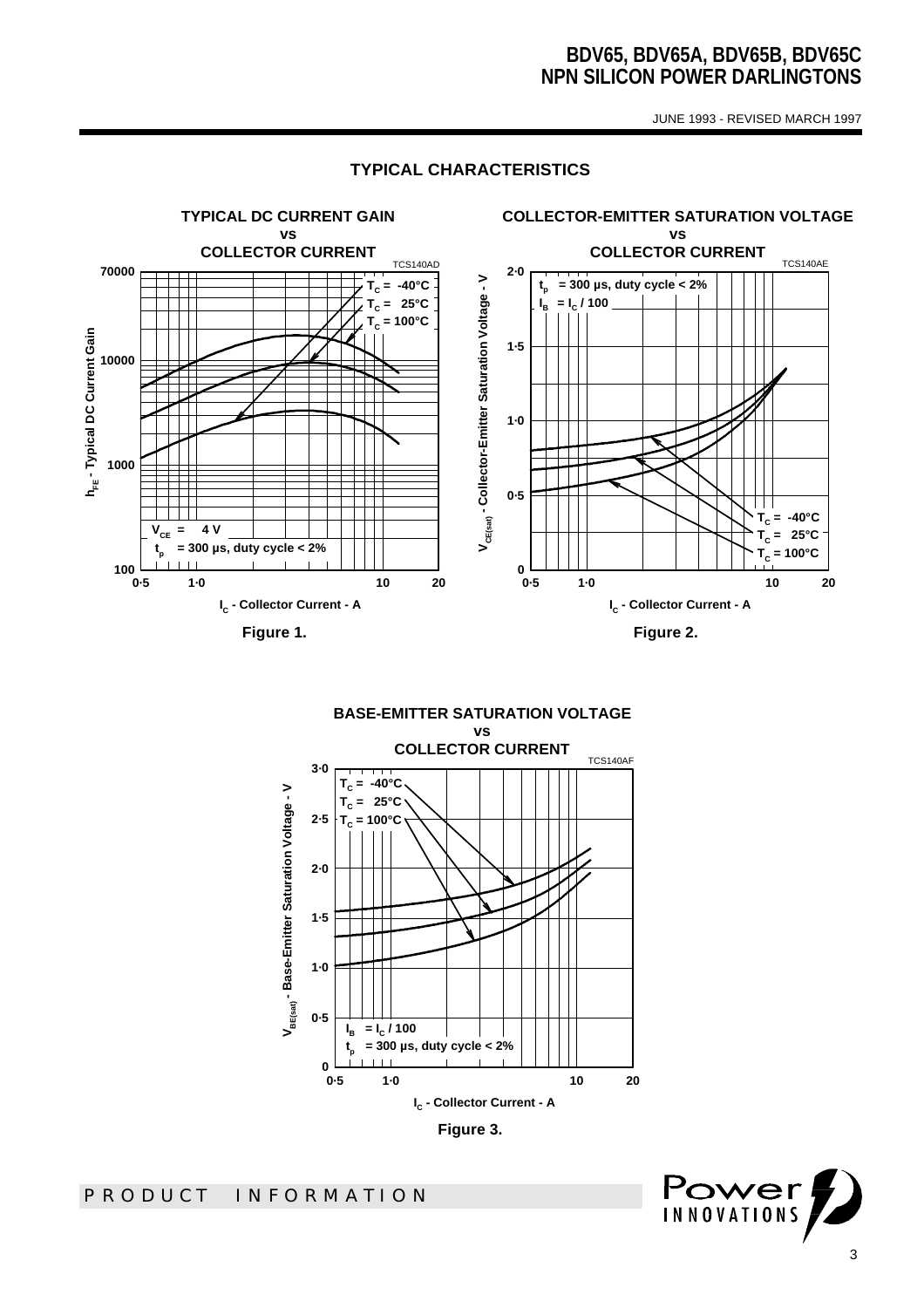JUNE 1993 - REVISED MARCH 1997

# **MAXIMUM POWER DISSIPATION vs CASE TEMPERATURE** TIS140AA**140** P<sub>tot</sub> - Maximum Power Dissipation - W **Ptot - Maximum Power Dissipation - W 120 100 80 60 40 20 0 0 25 50 75 100 125 150 TC - Case Temperature - °C Figure 4.**

#### **THERMAL INFORMATION**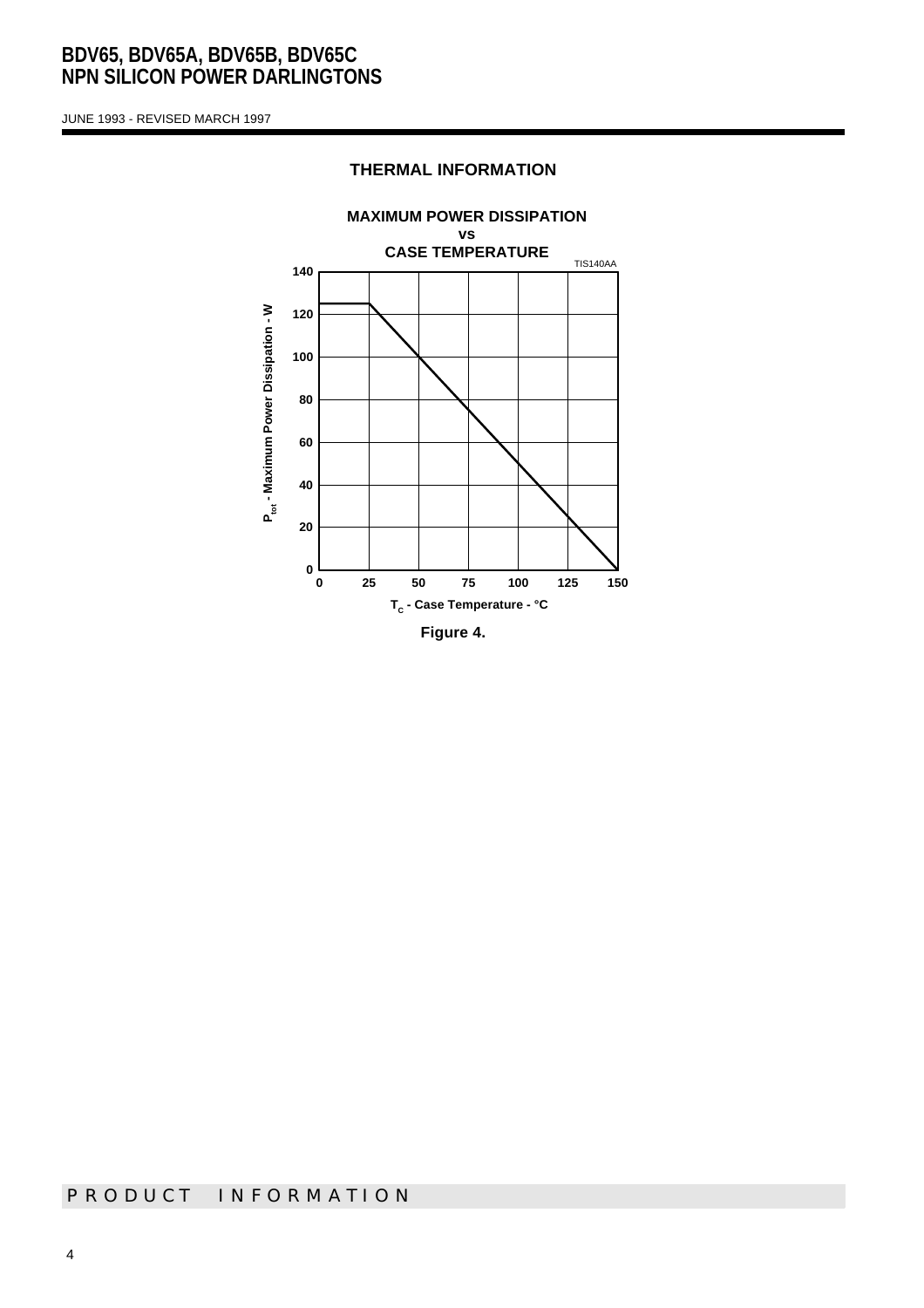JUNE 1993 - REVISED MARCH 1997

#### **MECHANICAL DATA**

## **SOT-93**

#### **3-pin plastic flange-mount package**

This single-in-line package consists of a circuit mounted on a lead frame and encapsulated within a plastic compound. The compound will withstand soldering temperature with no deformation, and circuit performance characteristics will remain stable when operated in high humidity conditions. Leads require no additional cleaning or processing when used in soldered assembly.